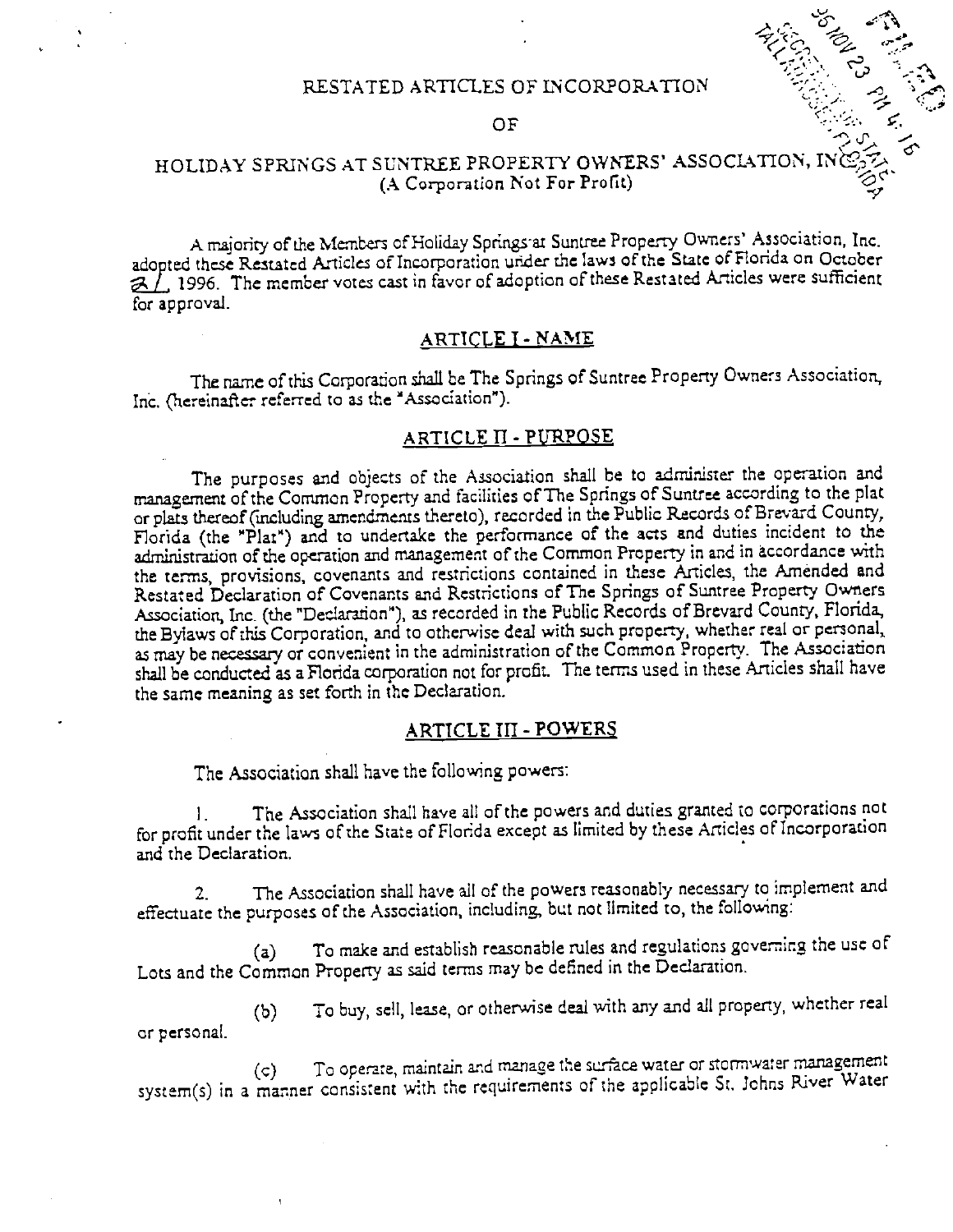Management District permit and applicable district rules; and to assist in the enforcement of those provisions of the Declaration which relate to the surface water or stormwater management system(s).

 $\overline{\phantom{a}}$  ,

(d) To levy and collect assessments against Members of the Association to defray the common expenses of the Properties as may be provided in said Declaration and in the Bylaws of this Association which may be hereafter adopted, including the right to levy and collect assessments for the costs of maintenance and operation of the surface water or stormwater management system and including the right to levy and collect assessments for the purposes of acquiring, operating, leasing, managing and otherwise trading and dealing with such property, whether real or personal, including Lots in said development.

(e) to maintain, repair, replace, operate and manage the Common Property, including the right to reconstruct improvements after casualty and to make further improvements to the Common Property.

(0 To contract for the maintenance of the Common Property.

(g) To enforce the provisions of the Declaration, these Restated Articles of Incorporation, the Bylaws of the Association which may be hereafter adopted, and the Rules and Regulations governing the use of the Common Area as may be hereafter established.

(h) To approve or disapprove the transfer, lease, and ownership of Lots as may be provided by the Declaration and by the Bylaws.

(1) To execute, undertaice and accomplish all of the rights, duties and obligations which may be granted to or imposed upon the Association pursuant to the Declaration.

Ci) All funds and the titles to all property acquired by the Association, and their proceeds shall be held in rust for the Members in accordance with the provisions of the Declaration, these Restated Articles of rnccrporaticn and the Bylaws of the Association,

#### ARTICLE IV - MEMBERS

The qualification of the Members, the manner of their admission to membership and termination of such membership and voting by Members shall be as stated in the Declaration and further:

1. Membership shall be appurtenant to and may not be separated from ownership of any Lot which is subject to assessment.

The interest of a Member in the funds and assets of the Association cannot be assigned, hypothecated or transferred in any manner, except as an appurtenance to his or her Lot. The funds and assets of the Association shall belong solely to the Association subject to the limitation that the same be expended, held or used for the benefit of the membership and for the purposes authorized herein, in the Declaration, and in the Bylaws which may be hereafter adopted.

3. On all matters on which the membership shall be entitled to vote, there shall be only those votes for each Lot as set forth in the Declaration, notwithstanding the fact that the Lot is owned by more than one person, and such vote or votes may be exercised by the Owner or Owners of each Lot in such manner as may be provided in the Bylaws hereafter adopted by the Association. Should

2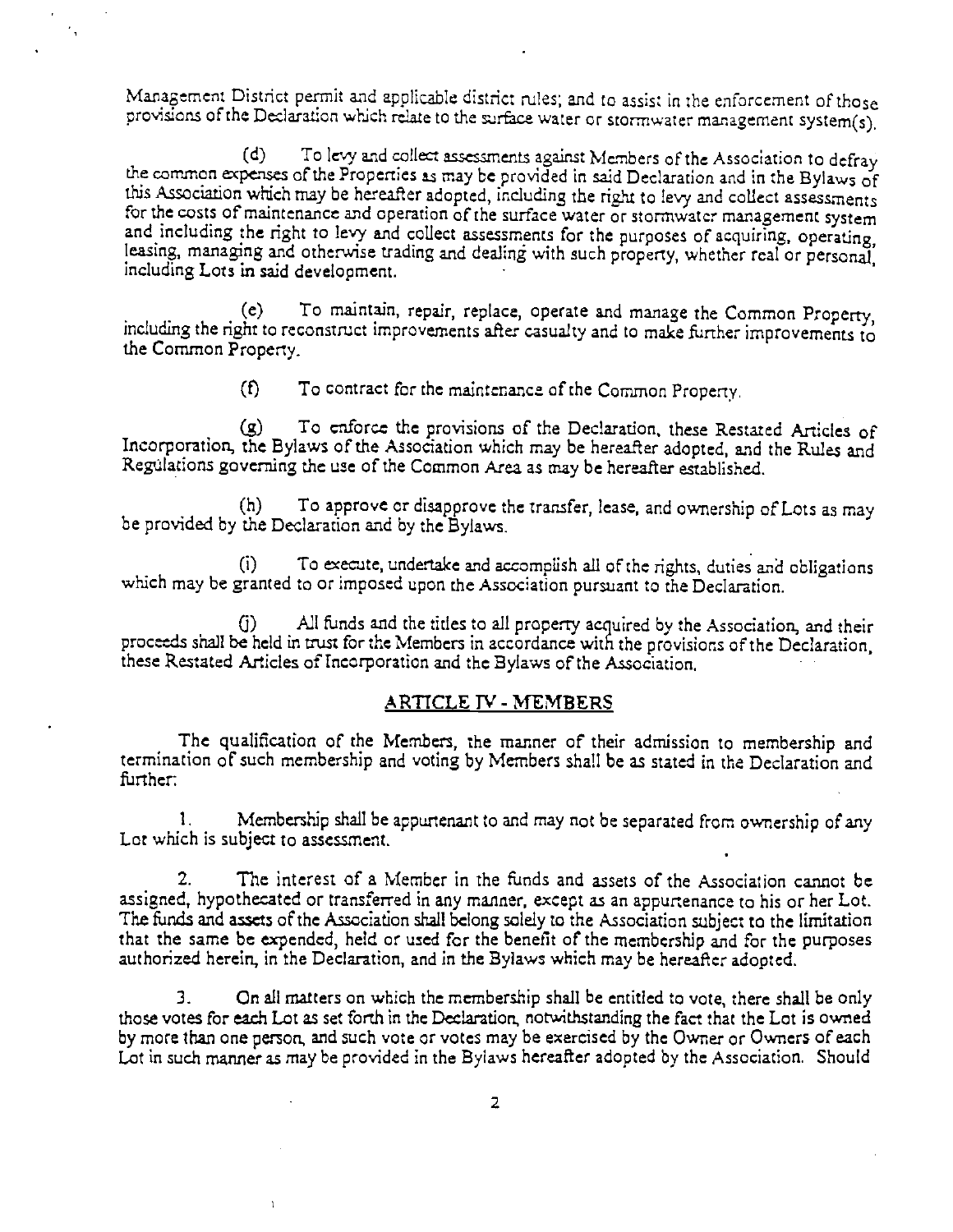any Owner or Owners own more than one Lot, such Owner or Owners shall be entitled to exercise or cast as many votes as are allocated to the particular Lots owned, in the manner provided by the Bylaws.

#### ARTICLE V - TERM

Existence of the Association commenced July 7, 1981. The Association shall exist in perpetuity.

-

#### ARTICLE VI - LOCATION

The principal office of the Association shall be located at 8300 Holiday Springs Road, Melbourne. Florida, 32940, but the Association may maintain offices and transact business in such other places within or without the State of Florida as may from time to time be designated by the Board of Directors; fbrtherrnore. the Board of Directors may from time to time relocate the aforesaid principal office.

# ARTICLE VII- DIRECTORS

The affairs of the Association shall be managed by a Board of Directors. The number of persons which will constitute the entire Board of Directors shall be an odd number and shall not be less than three (3) nor more than nine (9), except as may be changed from time to time as provided in the Bylaws. The manner of electing directors shall be provided for in the Bylaws of the Association.

# ARTICLE VIII- OFFICERS

Officers shall be appointed by the Board of Directors. The president and such other officers and assistant officers as the Board of Directors may from time to time designate shall constitute the officers of the Association. Such officers shall have the duties and responsibilities assigned to them by the Board of Directors and as set out in the By-Laws.

#### ARTICLE IX - BYLAWS

The Bylaws of the Association shall be adopted by the Members and may be altered, amended or rescinded only as provided in said Bylaws.

# ARTICLE X - INDEMNIFICATION

Every director and every officer of' the Association shall be indemnified by the Association against all expenses and liabilities, including counsel fees, reasonably incurred by or imposed upon him or her in connection with any proceeding to which he may be a party, or in which he orshe may become involved, by reason of his or her being or having been a director or officer at the time such expenses are incurred except in such cases wherein the director or officer is adjudged guilty of willful misfeasance or malfeasance in the performance of his or her duties; provided that any claim for reimbursement or indemnication herein shall only apply if the Board of Directors approves such settlement and reimbursement as being in the best interests of the Association. The foregoing right of indemnification shall be in addition to and not exclusive of all other rights to which such directors or officers may be entitled.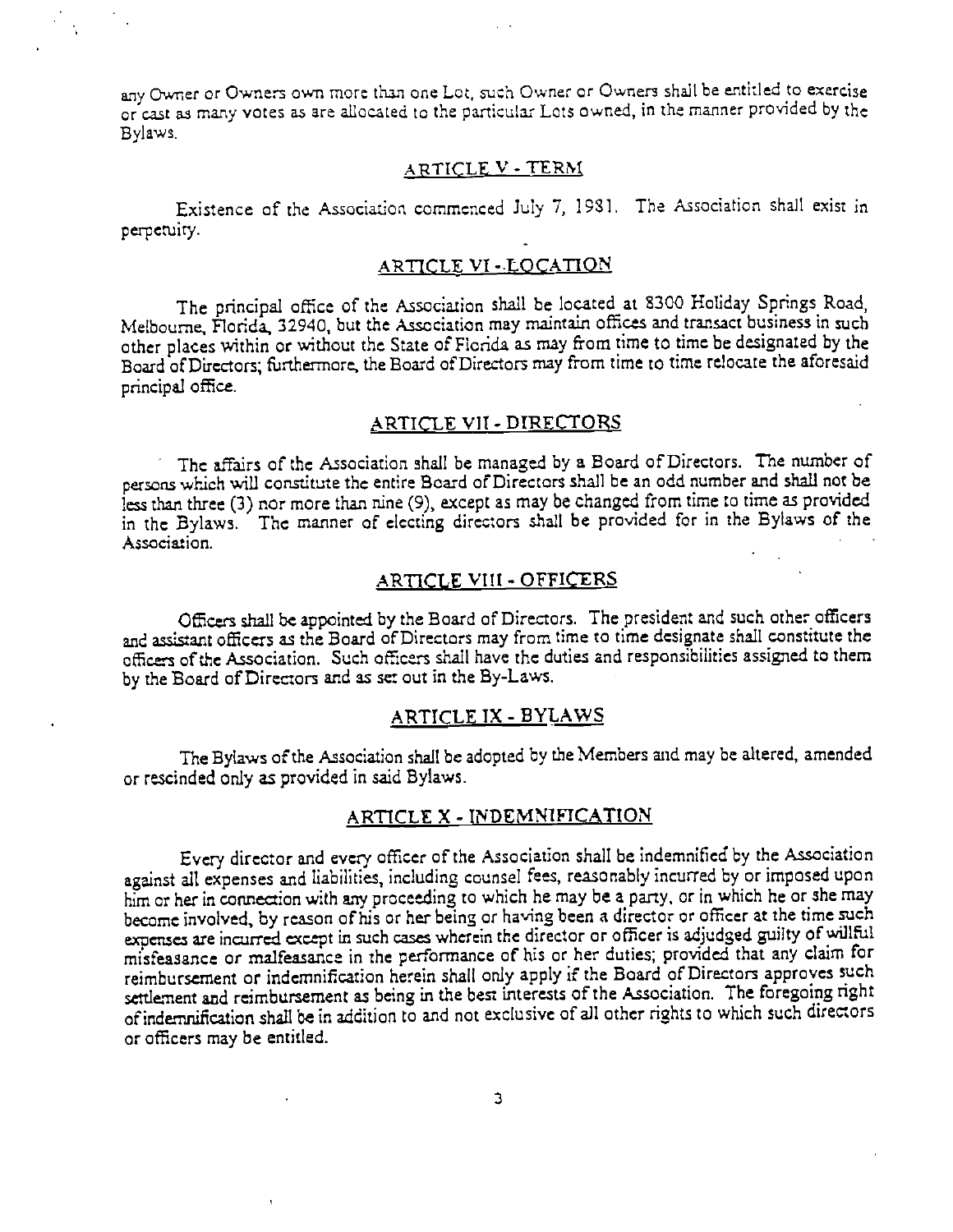The Board of Directors may, and shall if the same is reasonably available, purchase liability insurance to insure all directors, officers or agents, past and present, against all expenses and liabilities as set forth above. The premiums for such insurance should be paid by the Owners as part of the common expense.

#### ARTICLE XT - AMENDMENTS

These Articles of incorporation may be amended by the Members of the Association owning a majority of the Lots whether meeting as Members or by instrument in writing signed by them. Provided, however, that no amendment shall make changes in the qualifications for Membership nor the voting rights of the Members, nor change the provisions contained in Article  $\pi$ , Paragraph 2(j), without approval in writing of all Members and the joinder of all record owners of mortgages on the Lots. Furthermore, no amendment shall be made that is in conflict viith the Florida Statutes or the Declaration.

# ARTICLE XII - CONFLICTS OF INTEREST

In the absence of fraud, no contract or other transaction between the Association and any other person, firm, corporation or partnership shall be affected or invalidated by reason of the fact that any director or officer of the Association is pecuniarily or otherwise interested therein.

#### ARTICLE XIII - DISPOSITION OF ASSETS UPON DISSOLUTION

Upon dissolution of the Corporation, the assets, both real and personal of the Corporation, shall be dedicated to an appropriate public agency or utility to be devoted to purpdses as nearly as practicable the same as those to which they were required to be devoted by the Corporation. in the event that such dedication is refused acceptance, such assets shall be granted, conveyed and assigned to any non-profit Corporation, A.sscciaticn, Trust or other organization to be devoted to purposes as nearly as practicable the same as those to which they were required to be devoted by th Corporation.

# ARTICLE XIV - REGISTERED AGENT

The current registered agent of the Association is Robert M. Kush and the street address of the initial registered office of the Association is 6767 N. Wickham Road, Suite 500, Melbourne, Florida, 32940. This corporation shall have the right to change such registered agent and office from time to time as provided by laws.

IN WITNESS WHEREOF, the undersigned has made and subscribed to these Restated Articles of Incorporation in Melbourne, Brevard County, Florida, this  $\mathcal{I}/\text{day}$  of  $\sqrt{3}$ 1996.